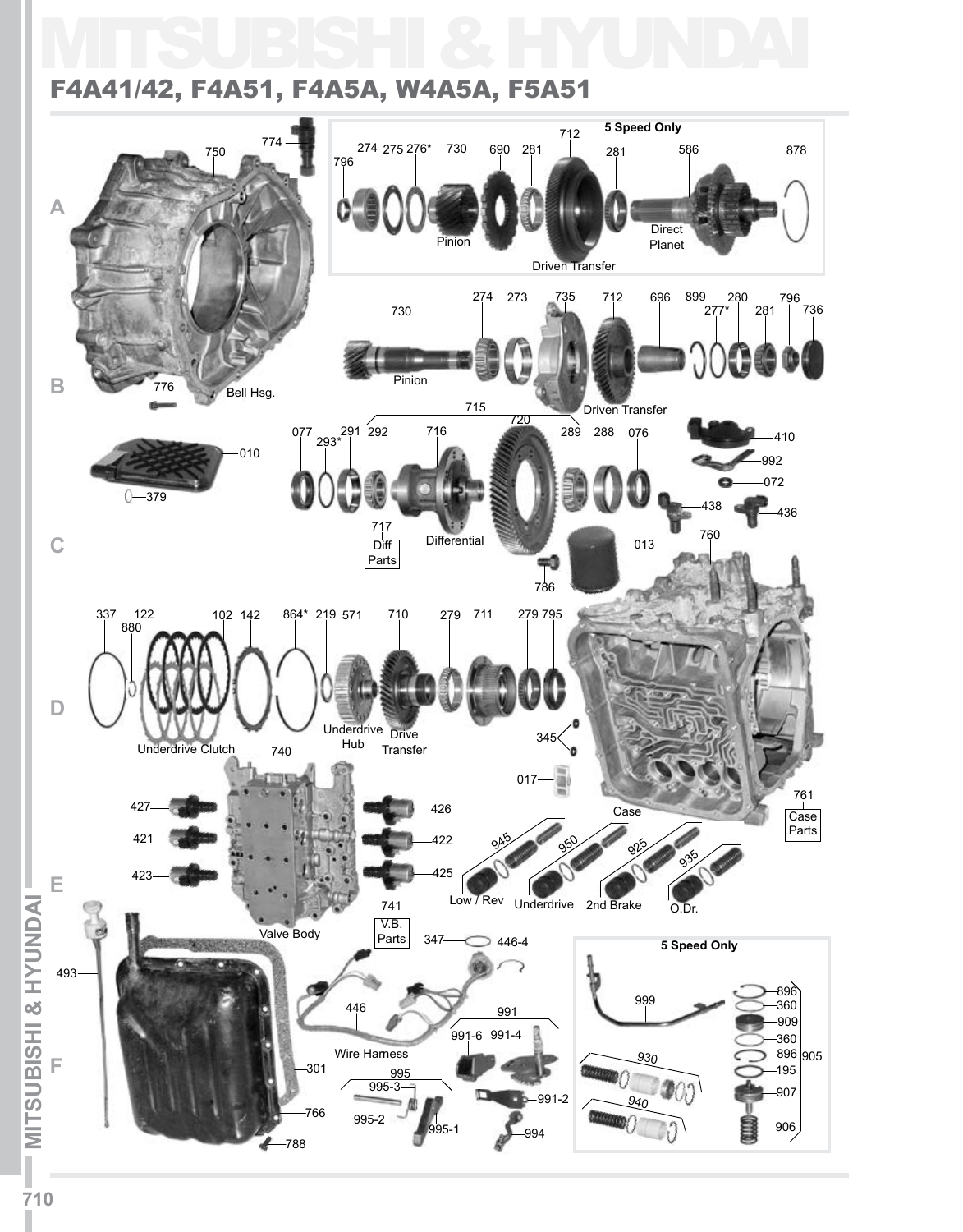



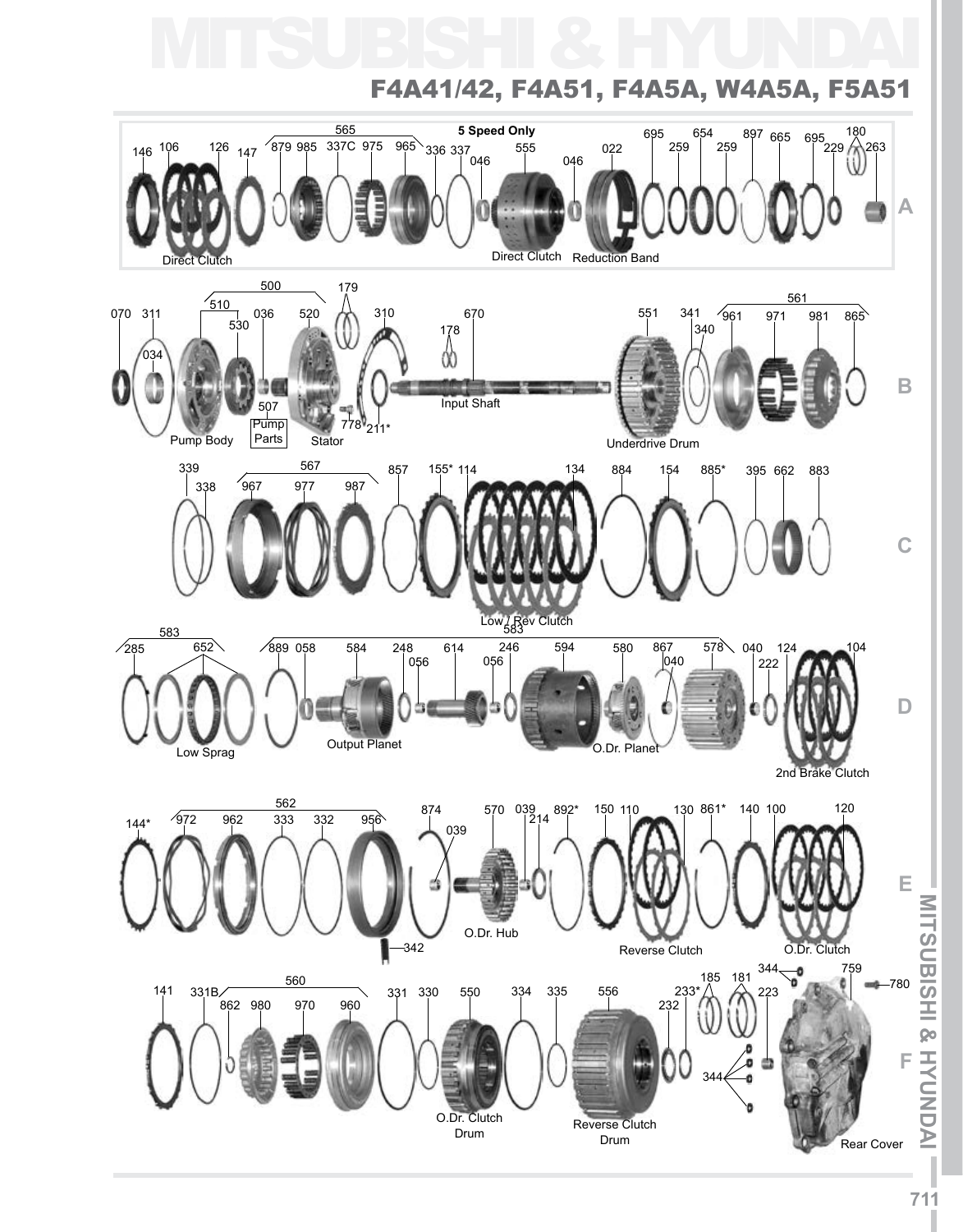| F4A41/42, F4A51, F4A5A, W4A5A, F5A51 |              |                             |             |  |  |  |
|--------------------------------------|--------------|-----------------------------|-------------|--|--|--|
|                                      | ILL# Part#   |                             | QTY<br>REF# |  |  |  |
|                                      |              | <b>OVERHAUL KITS</b>        |             |  |  |  |
|                                      |              |                             |             |  |  |  |
|                                      |              |                             |             |  |  |  |
|                                      |              |                             |             |  |  |  |
|                                      |              |                             |             |  |  |  |
|                                      |              |                             |             |  |  |  |
|                                      |              | <b>MASTER L/STEEL KITS</b>  |             |  |  |  |
|                                      |              |                             |             |  |  |  |
|                                      |              |                             |             |  |  |  |
|                                      |              |                             |             |  |  |  |
|                                      |              |                             |             |  |  |  |
|                                      |              |                             |             |  |  |  |
|                                      |              | <b>MASTER W/STEELS KITS</b> |             |  |  |  |
|                                      |              |                             |             |  |  |  |
|                                      |              |                             |             |  |  |  |
|                                      |              |                             |             |  |  |  |
|                                      |              |                             |             |  |  |  |
|                                      |              | <b>FILTERS</b>              |             |  |  |  |
|                                      |              |                             |             |  |  |  |
|                                      |              |                             |             |  |  |  |
|                                      |              |                             |             |  |  |  |
|                                      |              |                             |             |  |  |  |
|                                      |              |                             |             |  |  |  |
|                                      |              | <b>BANDS</b>                |             |  |  |  |
|                                      |              |                             |             |  |  |  |
|                                      |              | <b>BUSHINGS</b>             |             |  |  |  |
|                                      |              |                             |             |  |  |  |
|                                      |              |                             |             |  |  |  |
|                                      |              |                             |             |  |  |  |
|                                      |              |                             |             |  |  |  |
| 039                                  | 41013R.<br>. |                             |             |  |  |  |
|                                      |              |                             |             |  |  |  |
|                                      |              |                             |             |  |  |  |
|                                      |              |                             |             |  |  |  |
|                                      |              |                             |             |  |  |  |
|                                      |              |                             |             |  |  |  |
|                                      |              |                             |             |  |  |  |
|                                      |              |                             |             |  |  |  |
|                                      |              | <b>METAL CLAD SEALS</b>     |             |  |  |  |
|                                      |              |                             |             |  |  |  |
|                                      |              |                             |             |  |  |  |
|                                      |              |                             |             |  |  |  |
|                                      |              |                             |             |  |  |  |
|                                      |              |                             |             |  |  |  |
|                                      |              | <b>FRICTIONS</b>            |             |  |  |  |
|                                      |              |                             |             |  |  |  |
|                                      |              |                             |             |  |  |  |
|                                      |              |                             |             |  |  |  |
|                                      |              |                             |             |  |  |  |
|                                      |              |                             |             |  |  |  |
|                                      |              |                             |             |  |  |  |
|                                      |              |                             |             |  |  |  |
|                                      |              |                             |             |  |  |  |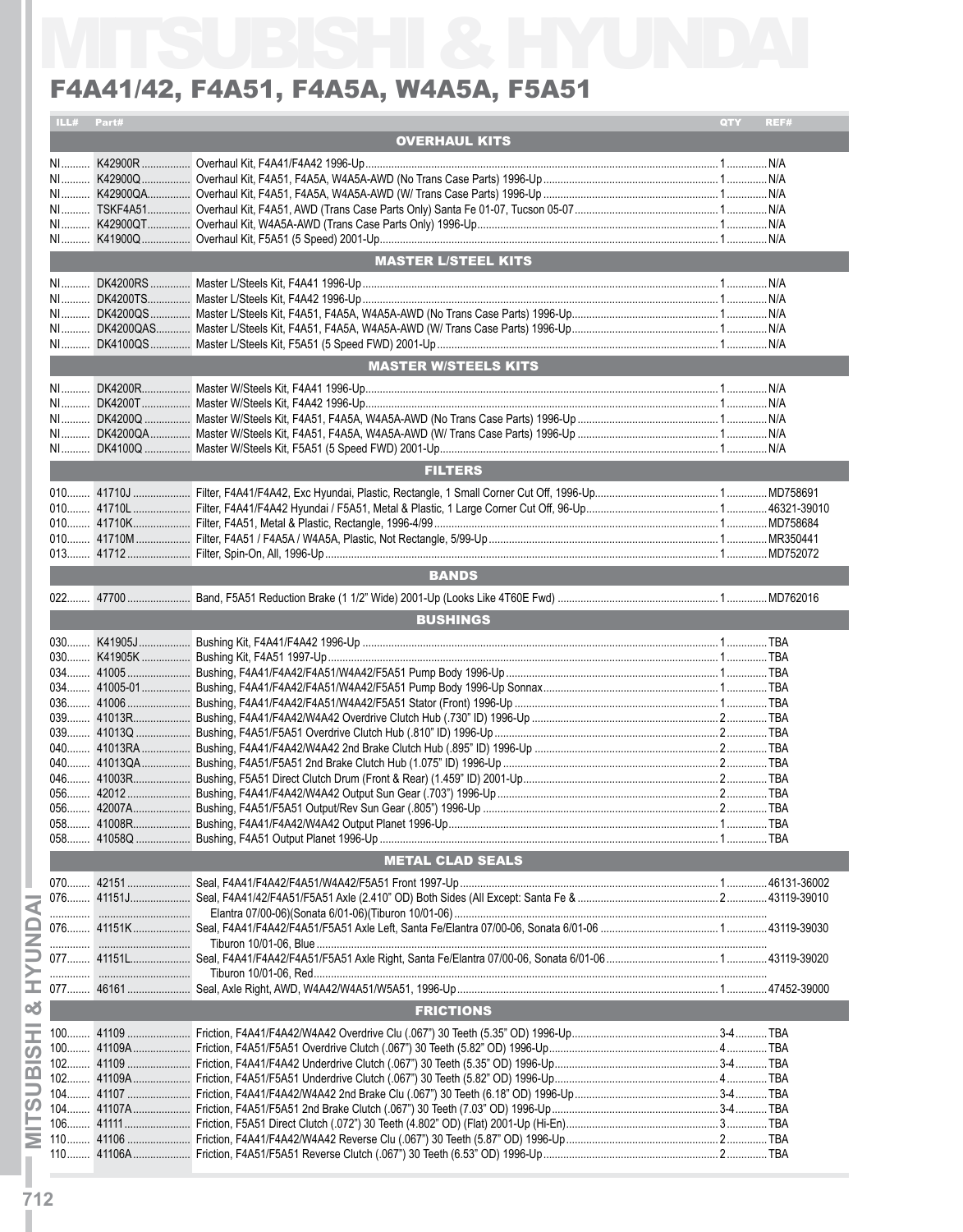| ILL# Part# |                               | QTY | REF# |
|------------|-------------------------------|-----|------|
|            |                               |     |      |
|            |                               |     |      |
|            |                               |     |      |
|            |                               |     |      |
|            |                               |     |      |
|            | <b>STEELS</b>                 |     |      |
|            |                               |     |      |
|            |                               |     |      |
|            |                               |     |      |
|            |                               |     |      |
|            |                               |     |      |
|            |                               |     |      |
|            |                               |     |      |
|            |                               |     |      |
|            |                               |     |      |
|            |                               |     |      |
|            |                               |     |      |
|            |                               |     |      |
|            |                               |     |      |
|            |                               |     |      |
|            |                               |     |      |
|            |                               |     |      |
|            |                               |     |      |
|            |                               |     |      |
|            |                               |     |      |
|            |                               |     |      |
|            |                               |     |      |
|            |                               |     |      |
|            |                               |     |      |
|            |                               |     |      |
|            |                               |     |      |
|            |                               |     |      |
|            |                               |     |      |
|            | <b>PRESSURE PLATES</b>        |     |      |
|            |                               |     |      |
|            |                               |     |      |
|            |                               |     |      |
|            |                               |     |      |
|            |                               |     |      |
|            |                               |     |      |
|            |                               |     |      |
|            |                               |     |      |
|            |                               |     |      |
|            |                               |     |      |
|            |                               |     |      |
|            |                               |     |      |
|            |                               |     |      |
|            |                               |     |      |
|            |                               |     |      |
|            |                               |     |      |
|            |                               |     |      |
|            |                               |     |      |
|            |                               |     |      |
|            |                               |     |      |
|            | <b>SEALING RINGS</b>          |     |      |
|            |                               |     |      |
|            |                               |     |      |
|            |                               |     |      |
|            |                               |     |      |
|            |                               |     |      |
|            |                               |     |      |
|            |                               |     |      |
|            |                               |     |      |
|            |                               |     |      |
|            |                               |     |      |
|            |                               |     |      |
|            | <b>WASHERS &amp; BEARINGS</b> |     |      |
|            |                               |     |      |
|            |                               |     |      |
|            |                               |     |      |
|            |                               |     |      |
|            |                               |     |      |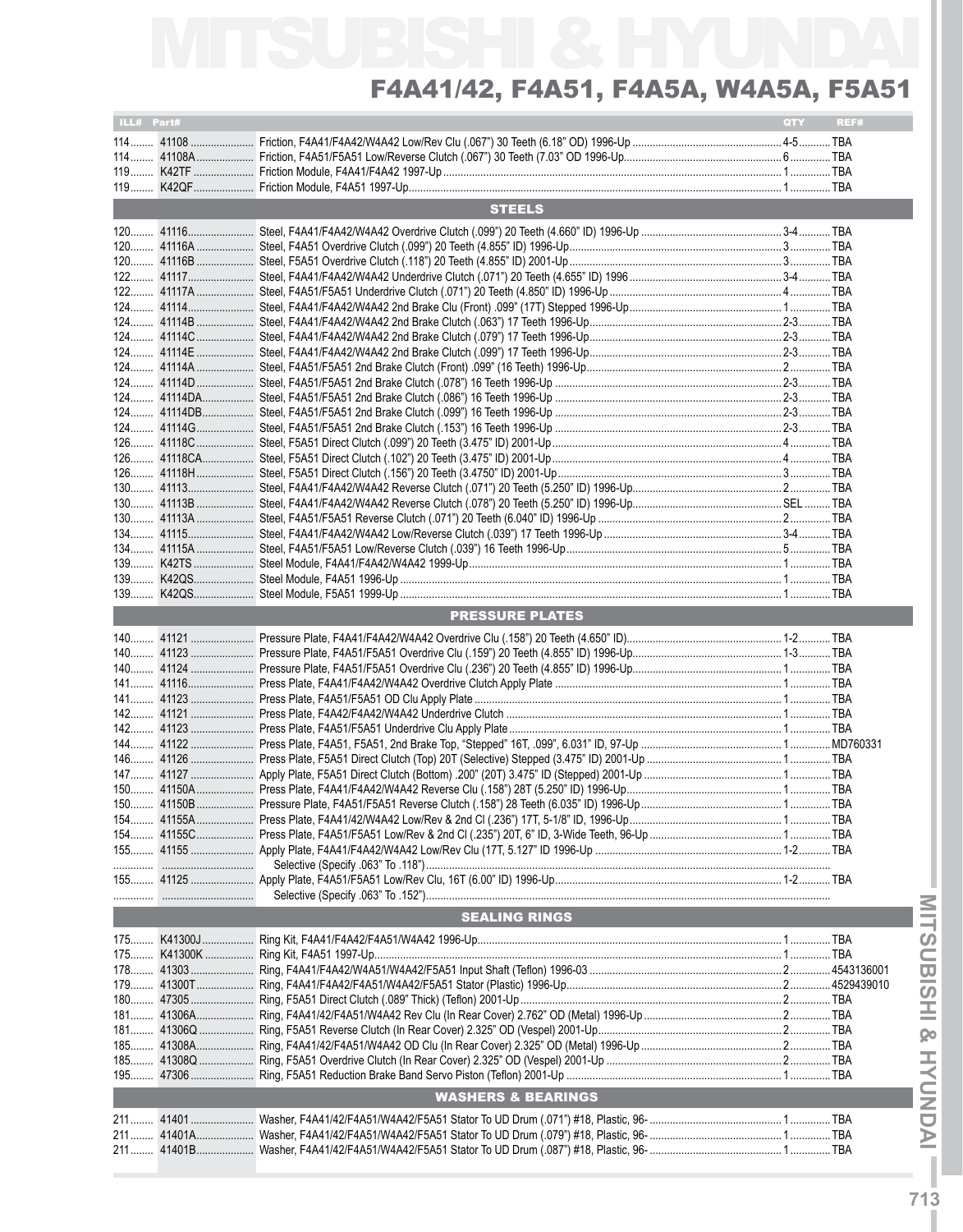| ILL# Part# |                                                                                                                    | <b>OTY</b> | REF# |
|------------|--------------------------------------------------------------------------------------------------------------------|------------|------|
|            |                                                                                                                    |            |      |
|            |                                                                                                                    |            |      |
|            |                                                                                                                    |            |      |
|            |                                                                                                                    |            |      |
|            |                                                                                                                    |            |      |
|            |                                                                                                                    |            |      |
|            |                                                                                                                    |            |      |
|            |                                                                                                                    |            |      |
|            |                                                                                                                    |            |      |
|            |                                                                                                                    |            |      |
|            |                                                                                                                    |            |      |
|            | 246 41407 Brg W/Race, F4A41/F4A42/W4A42 Output Sun Gear To OD Planet (.130" Thk, 1.785" OD, 1.230" ID) 1 TBA       |            |      |
|            | 246 41407A Bearing W/Race, F4A51/F5A51 Output Sun Gear To OD Planet (.130" Thk, 2.115" OD, 1.520" ID) 96-Up  1 TBA |            |      |
|            | 248 41408 Bearing W/Races, F4A41/F4A42/W4A42 Output Planet To Sun Gear (.141" Thk, 1.922" OD, 1.345" ID) 1 TBA     |            |      |
|            |                                                                                                                    |            |      |
|            |                                                                                                                    |            |      |
|            |                                                                                                                    |            |      |
|            |                                                                                                                    |            |      |
|            |                                                                                                                    |            |      |
|            |                                                                                                                    |            |      |
|            |                                                                                                                    |            |      |
|            |                                                                                                                    |            |      |
|            |                                                                                                                    |            |      |
|            |                                                                                                                    |            |      |
|            |                                                                                                                    |            |      |
|            |                                                                                                                    |            |      |
|            |                                                                                                                    |            |      |
|            |                                                                                                                    |            |      |
|            |                                                                                                                    |            |      |
|            |                                                                                                                    |            |      |
|            |                                                                                                                    |            |      |
|            |                                                                                                                    |            |      |
|            |                                                                                                                    |            |      |
|            |                                                                                                                    |            |      |
|            |                                                                                                                    |            |      |
|            |                                                                                                                    |            |      |
|            |                                                                                                                    |            |      |
|            |                                                                                                                    |            |      |
| 288 41416C |                                                                                                                    |            |      |
|            |                                                                                                                    |            |      |
| 289 41416E |                                                                                                                    |            |      |
| 289 41416F |                                                                                                                    |            |      |
|            |                                                                                                                    |            |      |
|            |                                                                                                                    |            |      |
|            |                                                                                                                    |            |      |
| 291 41415C |                                                                                                                    |            |      |
|            |                                                                                                                    |            |      |
|            |                                                                                                                    |            |      |
|            |                                                                                                                    |            |      |
|            |                                                                                                                    |            |      |
| 292 41416A |                                                                                                                    |            |      |
|            |                                                                                                                    |            |      |
|            |                                                                                                                    |            |      |
|            |                                                                                                                    |            |      |
|            |                                                                                                                    |            |      |
|            |                                                                                                                    |            |      |
|            |                                                                                                                    |            |      |
|            |                                                                                                                    |            |      |
|            |                                                                                                                    |            |      |
|            |                                                                                                                    |            |      |
|            |                                                                                                                    |            |      |
|            |                                                                                                                    |            |      |
|            |                                                                                                                    |            |      |
|            |                                                                                                                    |            |      |
|            |                                                                                                                    |            |      |
|            |                                                                                                                    |            |      |

I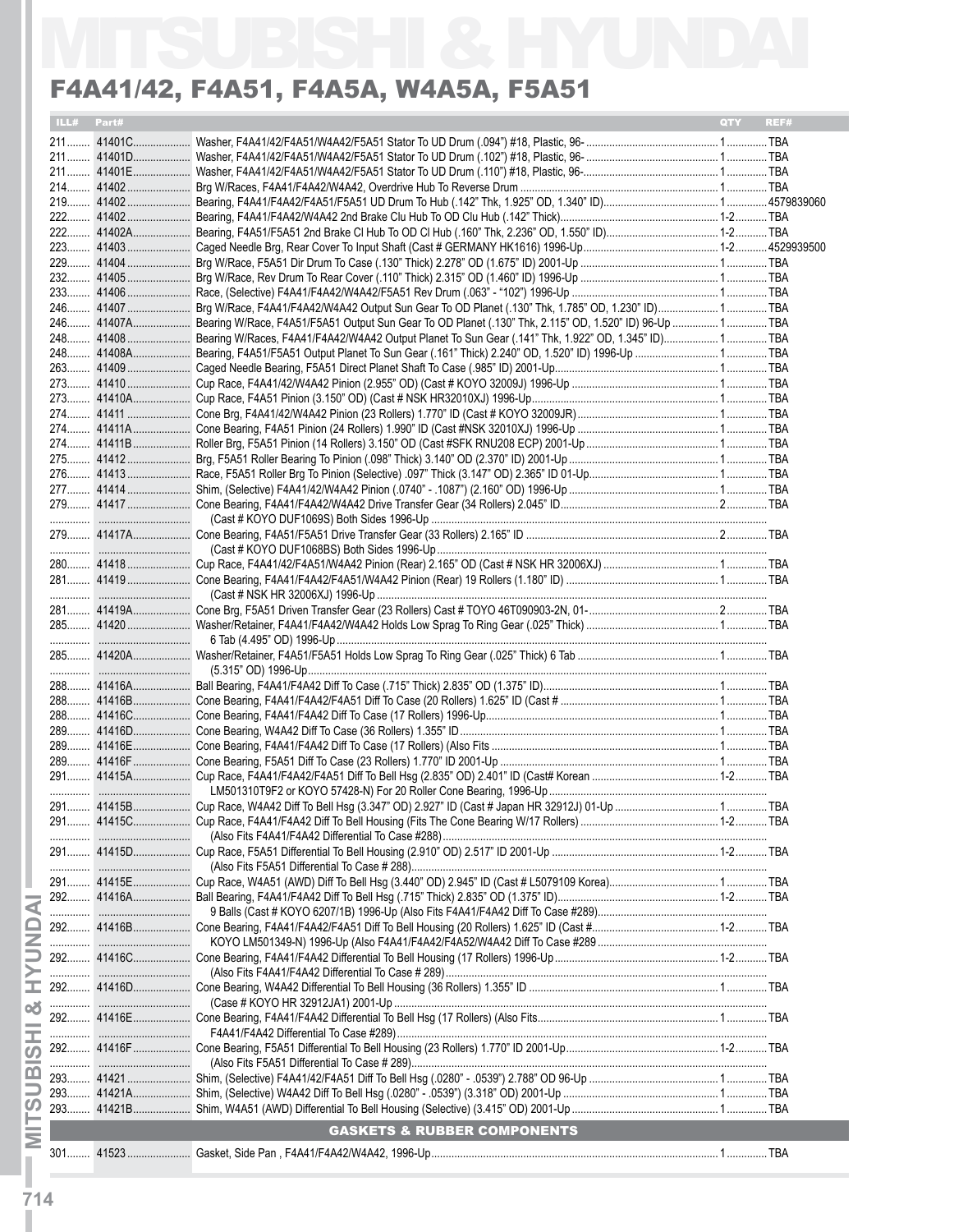| ILL# Part# |             |                                    | QTY | REF# |
|------------|-------------|------------------------------------|-----|------|
|            |             |                                    |     |      |
|            |             |                                    |     |      |
|            |             |                                    |     |      |
|            |             |                                    |     |      |
|            |             | <b>TECHNICAL MANUALS</b>           |     |      |
|            |             |                                    |     |      |
|            |             |                                    |     |      |
|            |             | <b>ELECTRICAL COMPONENTS</b>       |     |      |
|            |             |                                    |     |      |
|            |             |                                    |     |      |
|            |             |                                    |     |      |
| $420$      |             |                                    |     |      |
|            |             |                                    |     |      |
|            | 425 K41954  |                                    |     |      |
|            |             |                                    |     |      |
|            |             |                                    |     |      |
|            |             |                                    |     |      |
|            |             |                                    |     |      |
|            |             |                                    |     |      |
|            |             |                                    |     |      |
|            |             |                                    |     |      |
|            |             |                                    |     |      |
|            |             |                                    |     |      |
|            |             | <b>PUMPS &amp; PUMP COMPONENTS</b> |     |      |
|            |             |                                    |     |      |
|            | 500 41912LA |                                    |     |      |
|            | 500 41912K  |                                    |     |      |
|            | 510 41916L  |                                    |     |      |
|            |             |                                    |     |      |
|            | 520 41911RA |                                    |     |      |
|            | 520 41911Q  |                                    |     |      |
|            |             |                                    |     |      |
|            |             |                                    |     |      |
|            |             |                                    |     |      |
|            |             |                                    |     |      |
|            |             |                                    |     |      |
|            |             | <b>DRUMS &amp; CLUTCH HUBS</b>     |     |      |
|            |             |                                    |     |      |
|            |             |                                    |     |      |
|            |             |                                    |     |      |
|            |             |                                    |     |      |
|            |             |                                    |     |      |
|            |             |                                    |     |      |
|            |             |                                    |     |      |
|            | 551 41836A  |                                    |     |      |
|            |             |                                    |     |      |
|            |             |                                    |     |      |
|            |             |                                    |     |      |
|            |             |                                    |     |      |
|            |             |                                    |     |      |
|            |             |                                    |     |      |
|            |             |                                    |     |      |
|            |             |                                    |     |      |
|            |             |                                    |     |      |
|            |             |                                    |     |      |
|            |             |                                    |     |      |
|            |             |                                    |     |      |
|            |             |                                    |     |      |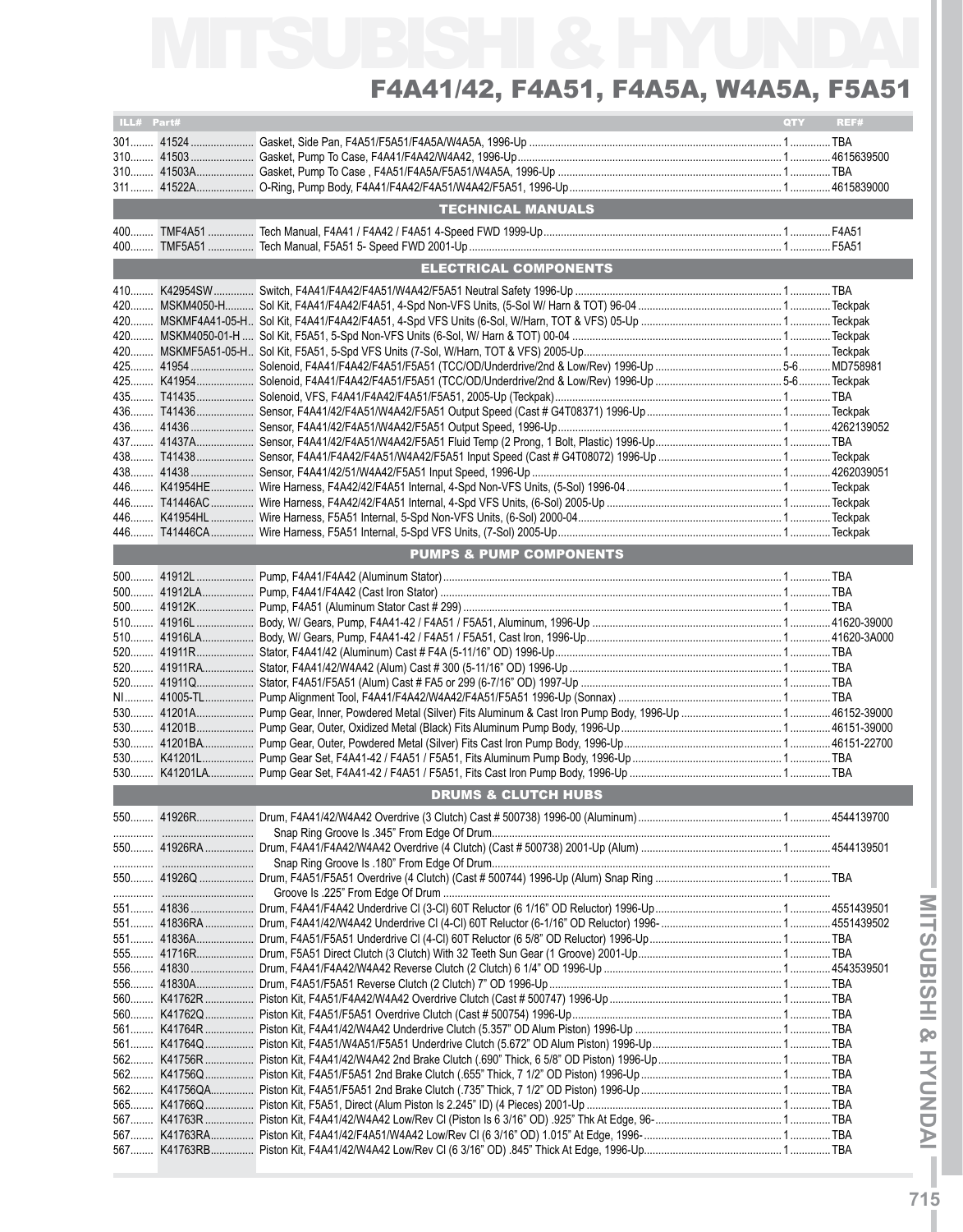|     |            | F4A41/42, F4A51, F4A5A, W4A5A, F5A51       |                    |
|-----|------------|--------------------------------------------|--------------------|
|     | ILL# Part# |                                            | <b>QTY</b><br>REF# |
|     |            |                                            |                    |
|     |            |                                            |                    |
|     |            |                                            |                    |
|     |            |                                            |                    |
|     |            |                                            |                    |
|     |            |                                            |                    |
|     |            |                                            |                    |
|     |            |                                            |                    |
|     |            |                                            |                    |
|     |            | <b>PLANETS, RING GEARS &amp; SUN GEARS</b> |                    |
|     |            |                                            |                    |
|     |            |                                            |                    |
|     |            |                                            |                    |
|     |            |                                            |                    |
|     |            |                                            |                    |
|     |            |                                            |                    |
|     |            |                                            |                    |
|     |            |                                            |                    |
|     |            |                                            |                    |
|     |            |                                            |                    |
|     |            |                                            |                    |
|     |            |                                            |                    |
|     |            |                                            |                    |
|     |            |                                            |                    |
|     |            |                                            |                    |
|     |            |                                            |                    |
|     |            |                                            |                    |
|     |            |                                            |                    |
|     |            |                                            |                    |
|     |            |                                            |                    |
|     |            |                                            |                    |
|     |            |                                            |                    |
|     |            |                                            |                    |
|     |            |                                            |                    |
|     |            |                                            |                    |
|     |            |                                            |                    |
|     |            | <b>SPRAGS &amp; ONE WAY CLUTCHES</b>       |                    |
|     |            |                                            |                    |
|     |            |                                            |                    |
|     |            |                                            |                    |
|     |            |                                            |                    |
|     |            |                                            |                    |
| 662 |            |                                            |                    |
| 662 |            |                                            |                    |
|     |            |                                            |                    |
|     |            |                                            |                    |
|     |            | SHAFTS, GEARS & DIFFERENTIALS              |                    |
|     |            |                                            |                    |
|     |            |                                            |                    |
|     |            |                                            |                    |
|     |            |                                            |                    |
|     |            |                                            |                    |
|     |            |                                            |                    |
|     |            |                                            |                    |
|     |            |                                            |                    |
|     |            |                                            |                    |
|     |            |                                            |                    |
|     |            |                                            |                    |
|     |            |                                            |                    |
|     |            |                                            |                    |
|     |            |                                            |                    |
|     |            |                                            |                    |
|     |            |                                            |                    |
|     |            |                                            |                    |

Ī.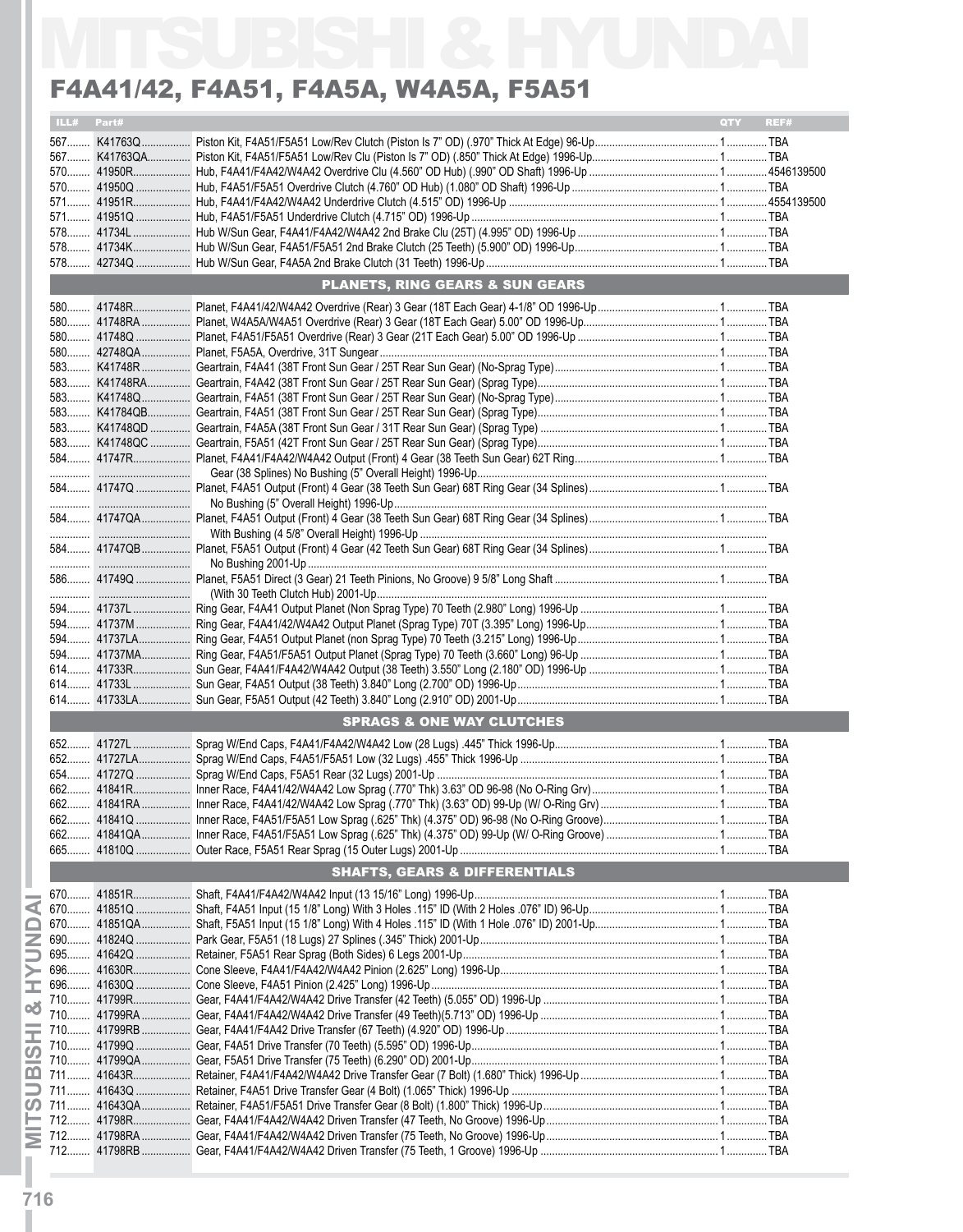| ILL# Part# |                                   | QTY | REF# |
|------------|-----------------------------------|-----|------|
|            |                                   |     |      |
|            |                                   |     |      |
|            |                                   |     |      |
|            |                                   |     |      |
|            |                                   |     |      |
|            |                                   |     |      |
|            |                                   |     |      |
|            |                                   |     |      |
|            |                                   |     |      |
|            |                                   |     |      |
|            |                                   |     |      |
|            |                                   |     |      |
|            |                                   |     |      |
|            |                                   |     |      |
|            |                                   |     |      |
|            |                                   |     |      |
|            |                                   |     |      |
|            |                                   |     |      |
|            |                                   |     |      |
|            |                                   |     |      |
|            |                                   |     |      |
|            |                                   |     |      |
|            |                                   |     |      |
|            |                                   |     |      |
|            |                                   |     |      |
|            |                                   |     |      |
|            |                                   |     |      |
|            |                                   |     |      |
|            |                                   |     |      |
|            |                                   |     |      |
|            |                                   |     |      |
|            |                                   |     |      |
|            |                                   |     |      |
|            |                                   |     |      |
|            |                                   |     |      |
|            |                                   |     |      |
|            |                                   |     |      |
|            |                                   |     |      |
|            |                                   |     |      |
|            |                                   |     |      |
|            |                                   |     |      |
|            |                                   |     |      |
|            |                                   |     |      |
|            |                                   |     |      |
|            |                                   |     |      |
|            |                                   |     |      |
|            |                                   |     |      |
|            | <b>VALVE BODIES (DACCO VB#)</b>   |     |      |
|            |                                   |     |      |
|            |                                   |     |      |
|            | <b>VALVE BODIES</b>               |     |      |
|            |                                   |     |      |
|            |                                   |     |      |
|            |                                   |     |      |
|            |                                   |     |      |
|            | <b>VALVE BODY COMPONENTS</b>      |     |      |
|            |                                   |     |      |
|            |                                   |     |      |
|            |                                   |     |      |
|            |                                   |     |      |
|            |                                   |     |      |
|            |                                   |     |      |
|            |                                   |     |      |
|            |                                   |     |      |
|            |                                   |     |      |
|            | <b>HOUSINGS, CASES &amp; PANS</b> |     |      |
|            |                                   |     |      |
|            |                                   |     |      |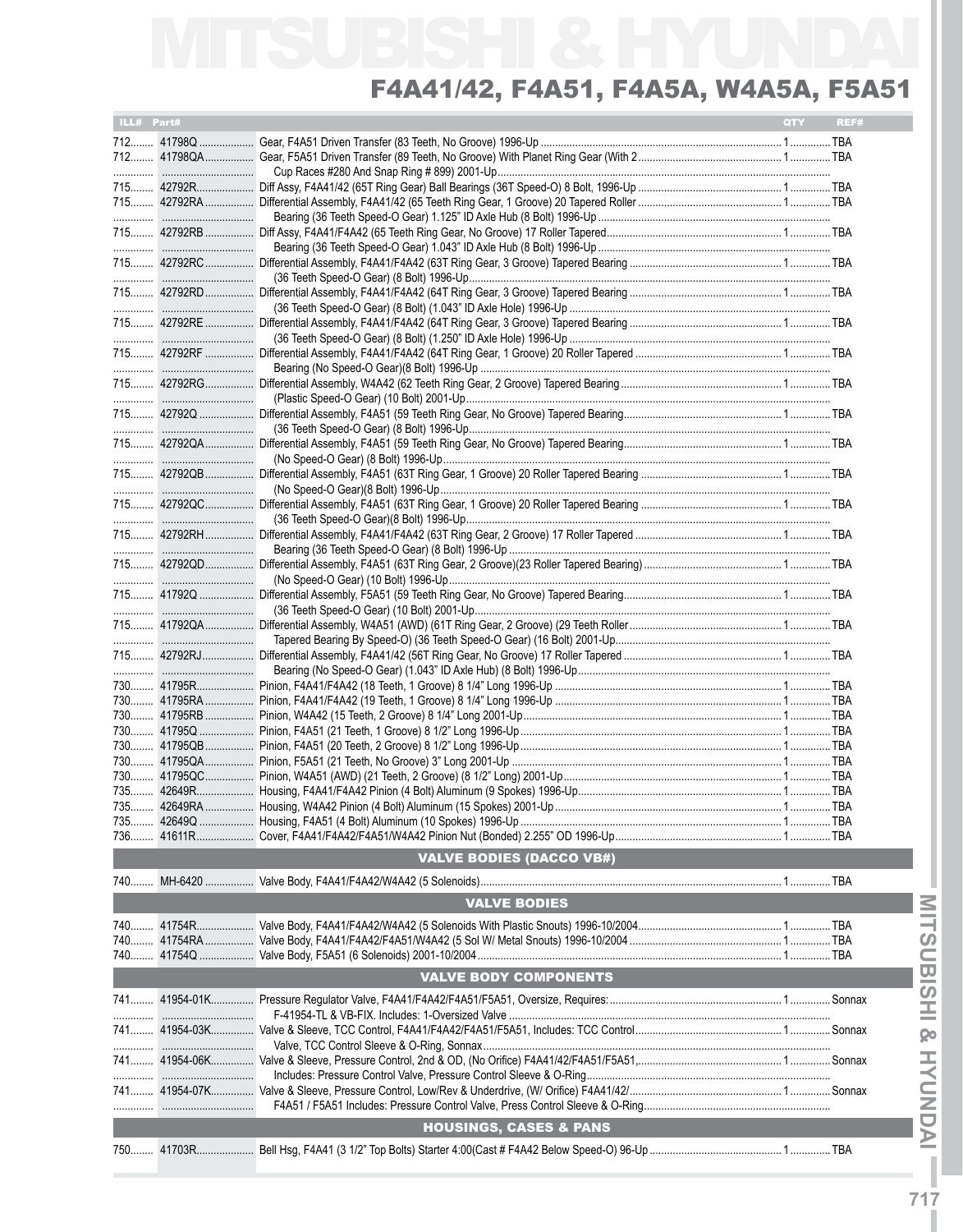|            | F4A41/42, F4A51, F4A5A, W4A5A, F5A51       |                    |
|------------|--------------------------------------------|--------------------|
| ILL# Part# |                                            | <b>QTY</b><br>REF# |
|            |                                            |                    |
|            |                                            |                    |
|            |                                            |                    |
|            |                                            |                    |
|            |                                            |                    |
|            |                                            |                    |
|            |                                            |                    |
|            |                                            |                    |
|            |                                            |                    |
|            |                                            |                    |
|            |                                            |                    |
|            |                                            |                    |
|            |                                            |                    |
|            |                                            |                    |
|            |                                            |                    |
|            |                                            |                    |
|            |                                            |                    |
|            |                                            |                    |
|            |                                            |                    |
|            |                                            |                    |
|            |                                            |                    |
|            |                                            |                    |
|            |                                            |                    |
|            |                                            |                    |
|            |                                            |                    |
|            |                                            |                    |
|            |                                            |                    |
|            |                                            |                    |
|            |                                            |                    |
|            |                                            |                    |
|            |                                            |                    |
|            |                                            |                    |
|            |                                            |                    |
|            |                                            |                    |
|            |                                            |                    |
|            |                                            |                    |
|            |                                            |                    |
|            |                                            |                    |
|            |                                            |                    |
|            |                                            |                    |
|            |                                            |                    |
|            |                                            |                    |
|            |                                            |                    |
|            |                                            |                    |
|            |                                            |                    |
|            |                                            |                    |
|            |                                            |                    |
|            | <b>SERVOS, PISTONS &amp; MISCELLANEOUS</b> |                    |
|            |                                            |                    |
|            |                                            |                    |
|            |                                            |                    |
|            |                                            |                    |
|            |                                            |                    |
|            |                                            |                    |
|            |                                            |                    |
|            |                                            |                    |
|            |                                            |                    |
|            |                                            |                    |
|            |                                            |                    |
|            |                                            |                    |
|            |                                            |                    |
|            |                                            |                    |
|            |                                            |                    |
|            |                                            |                    |
|            |                                            |                    |
|            |                                            |                    |
|            |                                            |                    |
|            |                                            |                    |
|            |                                            |                    |
|            |                                            |                    |

**MITSUBISHI & HYUNDAI IMITSUBISHI & HYUNDAI** I